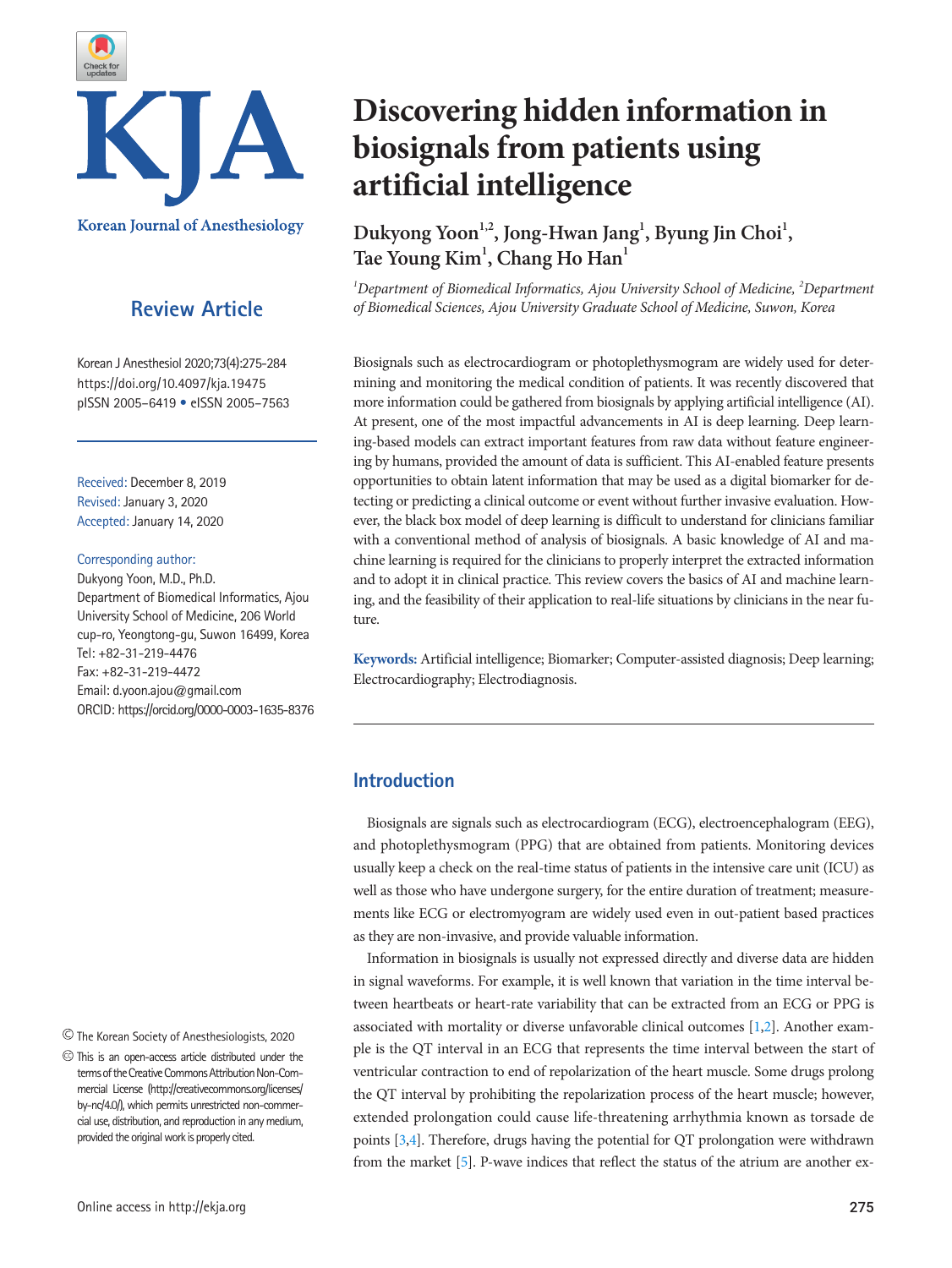ample; recent study reported that additional information of P-wave indices along with the CHA<sub>2</sub>DS<sub>2</sub>-VASc score can predict the probability of an ischemic stroke in atrial fibrillation patients more accurately than on the basis of the CHA2DS2-VASc score alone [\[6\]](#page-8-1).

Recent advances in artificial intelligence (AI) provide opportunities to reveal hidden information in biosignals that is not apparent using conventional methods of analysis. One of the current studies reported that an AI-enabled algorithm was able to identify patients with atrial fibrillation although their ECG signals were in sinus rhythm [\[7](#page-7-2)], implying that there are some indications facilitating the AI model to identify an alteration of the atrium from the ECG. Another recent study discovered that the ejection fraction of the heart could be determined from an ECG and a cardiac contractile dysfunction could be detected by applying the AI model to an ECG signal [\[8](#page-8-0)]. From EEG signals, it was possible to predict sex when deep learning was applied to brain rhythms [\[9\]](#page-8-2). Another study reported that information on what subjects were viewing could be obtained from an EEG and an AI model could reconstruct images from the EEG measured while the subjects were viewing the images [\[10\]](#page-8-3). These studies showed that only a small part of information from biosignals is actually utilized in clinical practice [\(Fig. 1\)](#page-8-4). However, it must be noted that the morphology of features extracted by or used in AI models are remarkably different from those that are widely used. AI-enabled features are usually in a black box i.e., they are invisible, indescribable, and indefinable by human perception whereas conventional features are clearly visible and easily defined by simple rules. Therefore, to use AI-enabled features suitably in real-world practice, clinicians must know and understand the working of an AI model to extract hidden information from largely stacked data.

To enable clinicians to understand and use AI-enabled features from biosignals, this study presents the following: 1) a brief introduction of AI and machine learning for clinicians, 2) recent studies that demonstrate the feasibility of utilizing AI-enabled features from biosignals for clinical use, and 3) available databases to conduct AI-based biosignal research.

# **Brief overview of artificial intelligence**

## **AI and machine learning**

AI refers to any computer software that can mimic cognitive functions or human intelligence. However, as the real mechanism of human cognitive functions has not yet been discovered, it is impossible to develop software that follows the mechanism of real intelligence; instead, scientists strategically developed software that appears to have cognitive functions regardless of its underlying mechanism.

AI is a concept with diverse subcategories defined by various principles [\(Fig. 2](#page-2-0)), classified according to whether it learns patterns from data or not. An example of AI that does not depend on



**Fig. 1.** Potentiality and usability of hidden information present in diverse types of biosignals. The characteristic of artificial intelligence that can extract valuable information allows the opportunity to acquire and use hidden information not perceived by humans. It provides a diagnosis that is more accurate, early detection of a clinical event, and new insight on disease and prescription of drugs.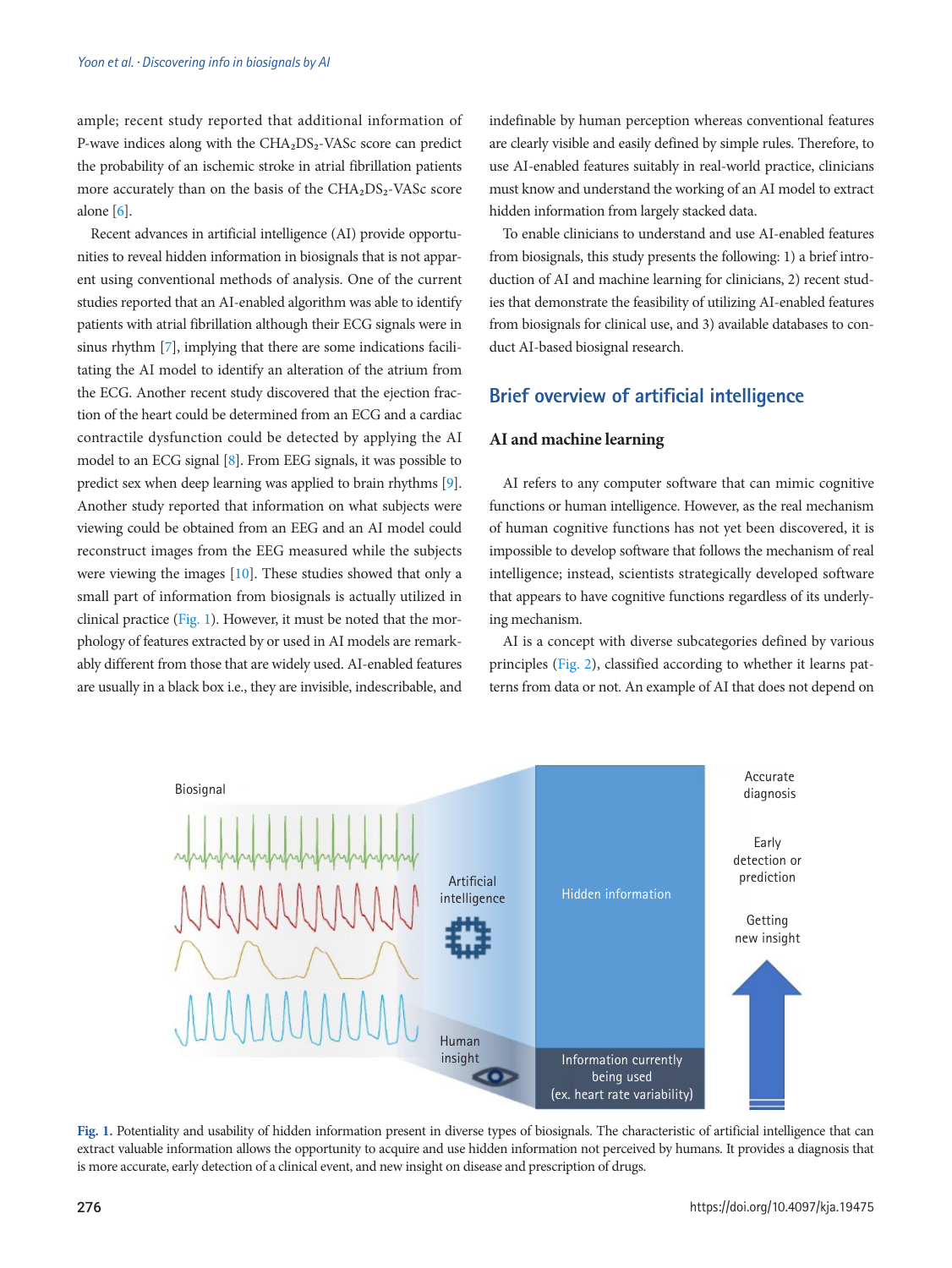data is the rule-based system designed by domain experts to handle specific problems well fitted to a hypothesis. In this case, the level of knowledge of the experts is important rather than the amount of data; however, this system is rigid and fails if there is a variation in the problem. The other approach called machine learning is to determine certain patterns from the data. This allows the software to change certain parts such as weights or coefficients in accordance with the inputted data.

Machine learning can be classified into three categories: The first is supervised learning for which two datasets must be prepared namely, input data for pattern training and information labels regarding the category or value of the input data (for example, normal vs cancer or survival vs death). Based on the information labels, the supervised learning algorithm tries to determine a pattern where the output is a category (classification problem) or real value (regression problem). By contrast, unsupervised learning is an algorithm that identifies inherent patterns in the data itself without labeled information. For example, clustering algorithms such as k-means or hierarchical clustering divides each data point into groups (usually the number of groups is predetermined by researcher) based on the distribution. Finally, reinforcement learning aims to set the best policy to solve a certain problem within the computationally designed space by trial and error.

## **Deep learning: the AI that can extract hidden information**

Deep learning, the most advanced form of artificial neural networks, is an architecture that allows diverse methods to fit mod els to a given data by learning patterns in the data. It can be used for supervised learning, unsupervised learning, as well as reinforcement learning.

Deep learning is a part of machine learning; however, it has distinct characteristics as compared to traditional machine learning algorithms. First, in traditional machine learning, it is crucial to extract important features from the raw data by using domain knowledge; however, deep learning takes raw data as the input, extracts the features within the data, and learns the patterns by itself. Deep learning requires basic preprocessing such as normalization or noise removal; however, it lowers the barrier of entry for specialized domains of data, as it is relatively free from feature engineering based on domain knowledge. For example, suppose we need to develop a model that can distinguish between chest x-ray images of normal lungs and those afflicted by cancer. In earlier machine learning, the researcher had to extract features such as the shape of the nodule or distribution of colors that could be observed in images, and input that to the model. However, deep learning can directly extract the information that is relevant for discriminating between the two. Second, in traditional machine learning, the performance is usually restricted due to the limited

<span id="page-2-0"></span>

**Fig. 2.** An overview of the relationship between artificial intelligence, machine learning, and deep learning. The term artificial intelligence (AI) includes all software that mimics the cognitive functions of humans. Among the various algorithms in AI, machine learning algorithms (deep learning, in particular) that learn patterns in data are considered promising owing to their distinctive performance. CNN: convolutional neural networks, RNN: recurrent neural networks, DQN: deep Q netowrk.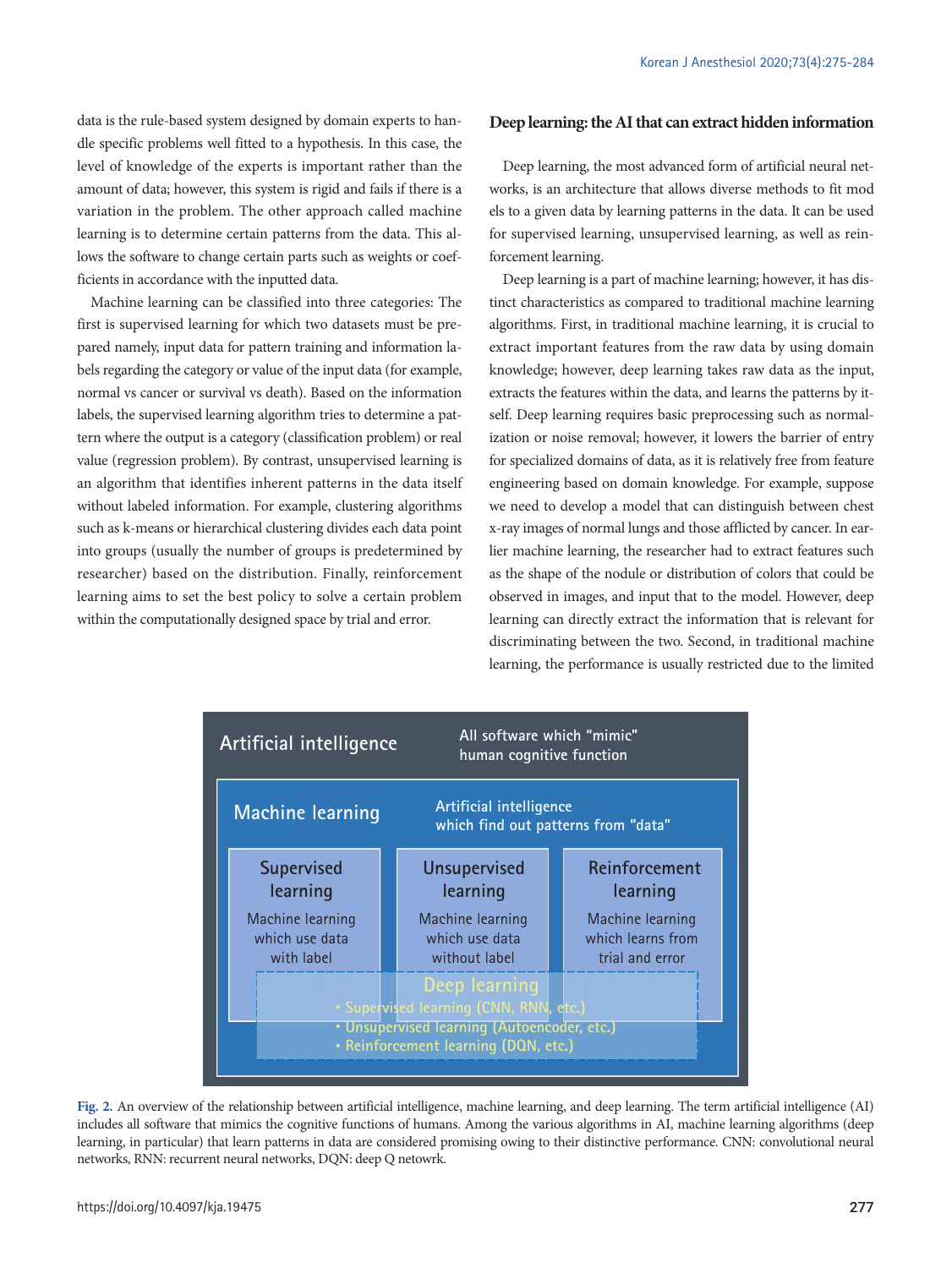predefined set of features and does not improve regardless of the amount of data used for training whereas deep learning requires a larger amount of data as the direct feature extraction process by researchers is omitted. The deep learning model can identify patterns clearly, when more data is added; hence, the diversity, clearance, and usefulness of the extracted features are enhanced leading to an improvement in the performance. Third, traditional machine learning provides the significance of the used features and information that have a major role whereas deep learning is difficult to interpret as it is similar to a black box. This may prove to be a barrier in adopting it for medical applications; however, it is now possible to understand deep learning indirectly through algorithms such as Gradient-weighted Class Activation Mapping [\[11](#page-8-5)]. This has led to an increased possibility of its use in the medical field.

Deep learning was particularly useful in visual problem solving in the early stages of its development. In image classification problems like ImageNet datasets, the convolutional neural network (CNN), one of several types of deep learning, showed an accuracy greater than 95% [\[12](#page-8-6)]. The CNN extracts features from images through filters that derive the morphological features from a small part (called window size) in an image. The CNN filter uses an element-wise product and weights, and the features from the whole image are analyzed by moving it [\(Fig. 3A](#page-3-0)). Learning through a CNN involves finding the appropriate filters and their weights to classify labels. For example, given that the shape of a nodule is a key feature to classify it as malignant or benign, a filter randomly initialized in the first stage cannot react to the specific shape; however, the CNN weights of the filter are updated after training to yield a strong response. The result extracted through the filter is called the feature map. It is possible to derive more abstracted features from the images when the CNN is applied deeply.

The deep learning designed to analyze time series data is the recursive neural network (RNN). Time series data usually have an autocorrelation where the previous value affects the next. To grasp the pattern of such time series data, it is necessary to reflect this autocorrelation in deep learning, for which both the past and current data must be considered. When the RNN analyzes the result in the Nth time step, the result is derived from the (N−1)th time step as an input value. At this time, the output of the Nth time step is delivered to the next step i.e.,  $(N+1)$ th step. The information transferred across the time steps is called a hidden state, which is expected to remember the information of the previous time steps. From the above explanation, it appears that different neural networks are needed for every time step; however, the output from the RNN is transferred back to the same neural network [\(Fig. 3B\)](#page-3-0).

<span id="page-3-0"></span>

**Fig. 3.** Schematic illustration of the underlying principle of convolution in a convolutional neural network (CNN) and expression of a recursive neural network (RNN). (A) Convolution is a type of matrix multiplication; however, a CNN changes the weight values in the filter in the training process to maximize the valuable features that are useful to discriminate between labels. (B) RNN recursively uses the output of its network as the input for the next step, thus, a long expression (top) is summarized as a short one (bottom).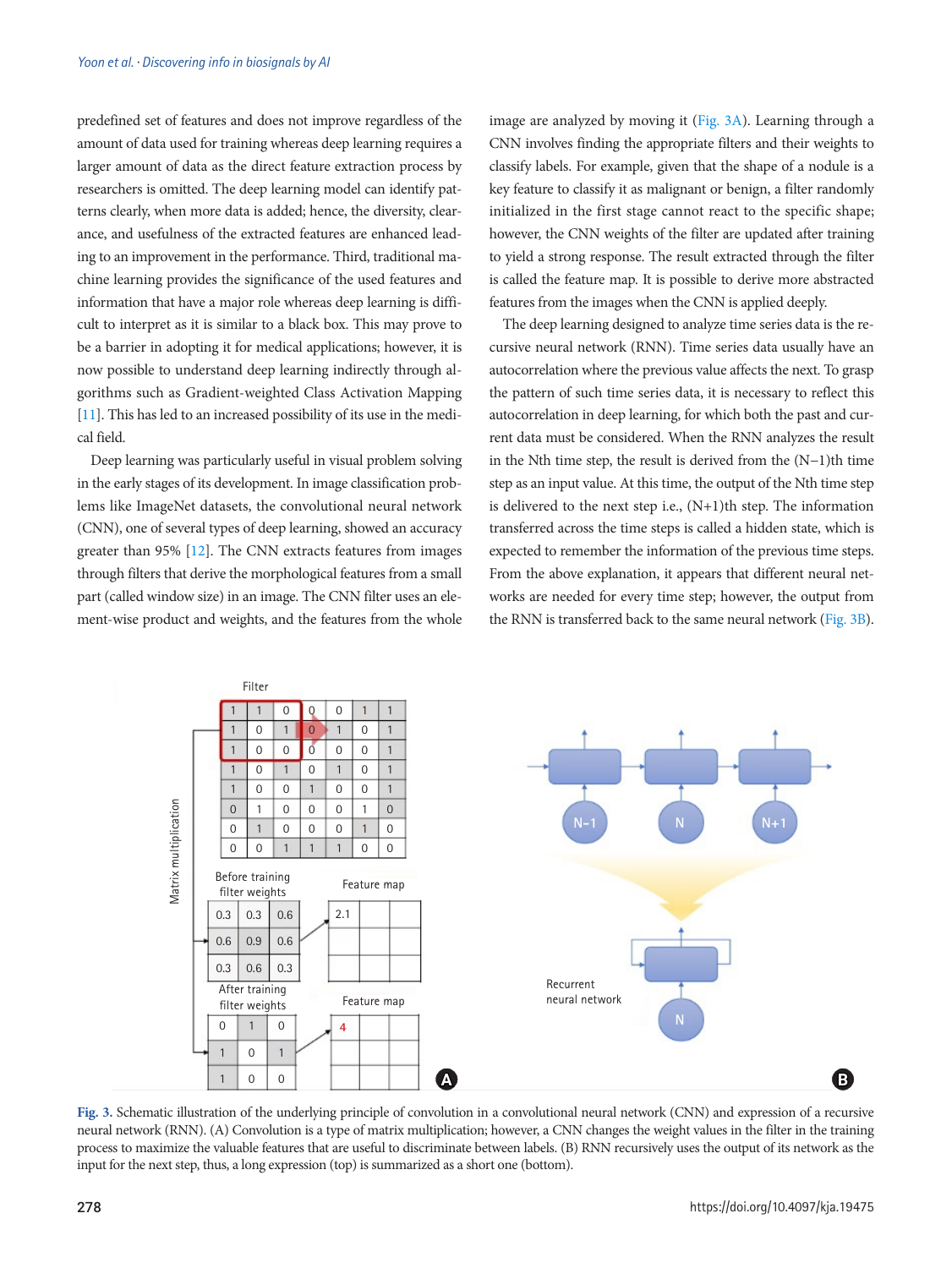This is why it is referred to as an RNN.

A drawback in the basic RNN model is that the information of past data becomes blurred as the time step length of the analysis data increases. To address this, there are improved models such as long short-term memory [\[13\]](#page-8-7) and gated recurrent neural network [\[14](#page-8-8)], which add a separate neural network to carry the information from past data. In current studies, RNN-based models are also applied with an attention mechanism [\[15\]](#page-8-9) to provide clues that identify relevant context [12[,16](#page-8-10)[,17\]](#page-8-11).

The autoencoder is another type of artificial neural network architecture consisting of an encoder that compresses the original raw data to a smaller size and decoder that restores the compressed information into original data [\(Fig. 4\)](#page-4-0). It is classified as unsupervised learning as only original data is needed, without label information. It is also called representation learning in terms of identifying the intrinsic structure of data and extracting features from them. Identifying key information and compressing it into smaller dimensions is similar to the traditional methods of reduction of dimensions such as principal component analysis; however, the autoencoder has the advantage of representing more complex data spaces through non-linear functions.

The autoencoder tries to learn to minimize the reconstruction error that represents the difference between the original data X and reconstructed data X ', which is the output from the decoder.

The information compressed by the encoder is the latent variable (h). If the original data is restored with the latent variable of a size smaller than the original data, it indicates that the encoder identified the pattern or internal structure of the data and extracted the main features. In such a case, the latent variable extracted by the encoder can be used as input data for other machine learning models like clustering or classification [\(Figs. 4B](#page-4-0) and [5\)](#page-5-0).

$$
h = f_{encoder} (X)
$$

$$
X' = f_{decoder} (h)
$$

*Reconstruction Error*(*Mean Squared Error*)=‖X-X'‖<sup>2</sup>

As aforedescribed, deep learning is capable of finding patterns in complex data that are difficult for humans to recognize, and abstracting them into smaller data. To solve problems with less complexity, the existing statistical models or traditional machine learning also provides satisfactory results. However, for analysis of complex data, where the hidden features are abstract and difficult to extract, deep learning which can extract and utilize more diverse hidden information shows more accurate .

# **Recent cases of application of AI to biosignals in medicine**

Recent advances in computational power and the concurrent rapid increment of data generated in healthcare systems have en-

<span id="page-4-0"></span>

Fig. 4. Two different approaches for extracting hidden information from biosignals in deep learning. (A) Convolution in a convolutional neural network fits the convolutional matrix to extract a feature map that is a type of matrix containing valuable information for discriminating between labels. (B) An autoencoder extracts hidden information useful for reconstruction of raw data from the data itself. Although the features are derived regardless of label information, principal information included in the raw signal is obtained that can be used in other machine learning algorithms to predict or detect labels.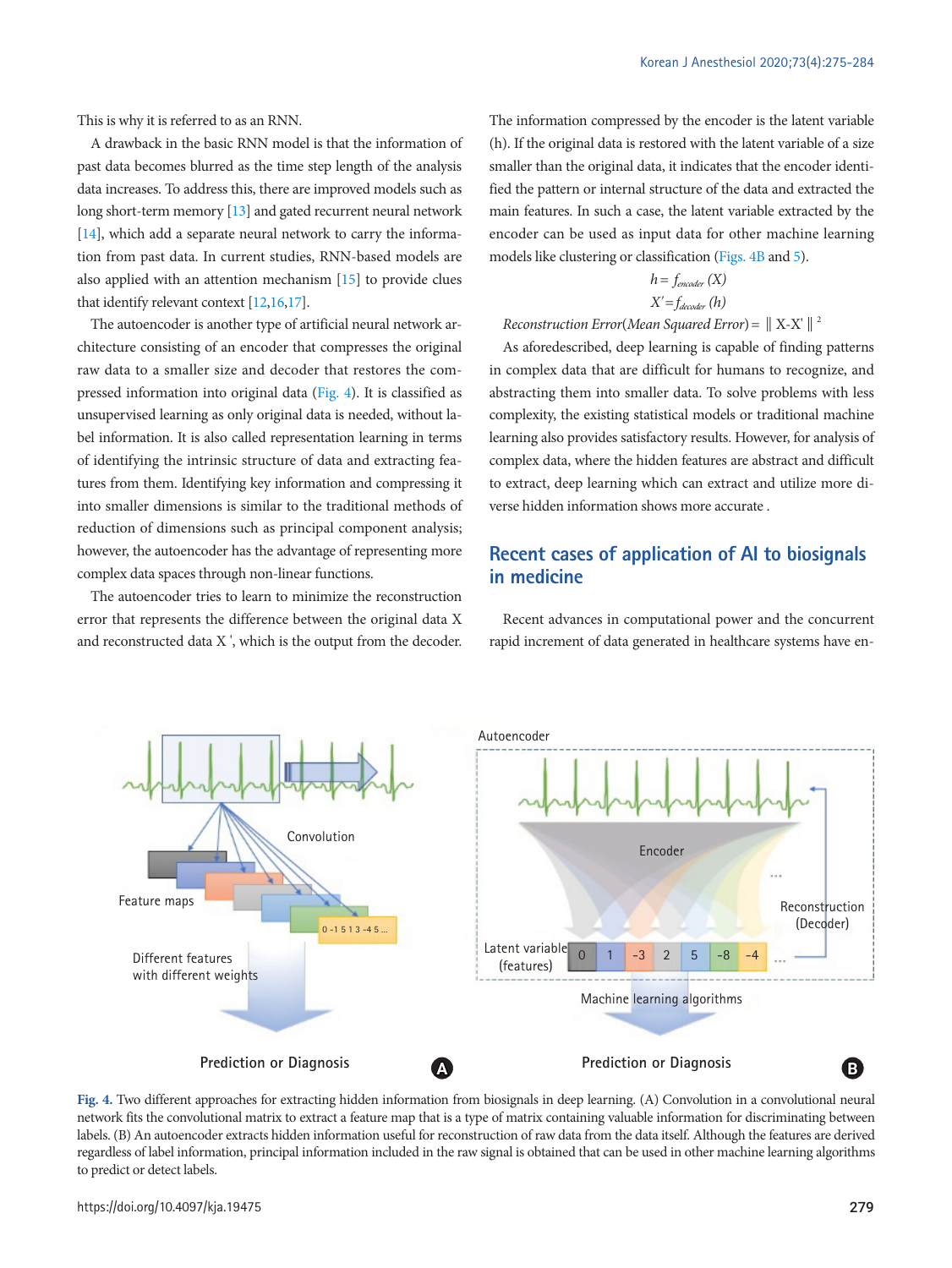<span id="page-5-0"></span>

**Fig. 5.** Schematic of the entire process of an artificial intelligence (AI) research or project. As machine learning algorithms depend on the amount and quality of data, collecting proper datasets is a critical step to begin AI-related projects. Extracting valuable information from a huge dataset is cumbersome; hence, this step is conducted in the process of training either in a convolutional neural network or independently (Autoencoder).

couraged researchers to apply AI for assisting various practices in hospitals and other healthcare institutions. As reviewed in the previous section, AI can detect meaningful information in a dataset and recent studies have shown the superiority of AI over human ability in detecting diseases, predicting results, and deciding treatment policies. Some of the AI applications are outlined below:

Introduction of AI in medicine enables the analysis of high-density data such as biosignals; in particular, the conventional 12-electrode ECG is at the forefront of this research. One example is a study that screens for hyperkalemia (serum potassium levels > 5.5 mEq/L) among patients with chronic kidney disease based on a 12-electrode ECG [\[18](#page-8-12)]. In the study, researchers used data from 1,576,581 ECGs collected from a single hospital in the United States from 449,380 patients with potassium test records taken within 12 hours of recording their ECG. The deep CNN using the data from ECG leads I and II among 12 leads showed an area under the curve (AUC) of 0.88 for hyperkalemia. An external validation conducted with datasets from other hospitals in the United States also showed good results with an AUC greater than 0.85. Hyperkalemia was previously known to change certain patterns in ECGs such as a tented P wave and sine wave; however, there was a controversy regarding its significance in real practice [\[19](#page-8-13)]. The study showed that AI can determine hyperkalemia in a non-invasive way without a blood test and can contribute to the monitoring

of abnormalities of electrolytes in patients with chronic kidney disease. In addition, studies on the application of AI to detect and classify arrhythmias such as detecting atrial fibrillation [\[20\]](#page-8-14) or classifying myocardial infarction [\[21](#page-8-15)] using 12-electrode ECG databases are regularly carried out and the results demonstrate an efficacy as high as or higher than that of a human cardiologist.

Recent studies are not limited to the detection of arrhythmias at the time of measurement of ECGs. The introduction of deep learning such as CNN in ECG research has enabled computers to detect even the smallest changes that traditional ECG analysis was unable to interpret. As a result, it is possible to predict arrhythmias not only during the measurement of an ECG but also the possibility of its occurrence in future or anticipate the results of more invasive or expensive tests. For example, a deep learning model recently trained by using the 12-electrode ECG could predict whether atrial fibrillation would occur within a month for patients with a normal sinus rhythm in their ECG obtained by the conventional method [7]. From the 180,922 patients in the period 1993–2017 in the United States, 649,931 ECGs which showed a normal sinus rhythm were used for analysis. The model was trained to detect ECG patterns that could be observed before the first occurrence of atrial fibrillation and predicted whether atrial fibrillation would occur or not. The prediction was reliable with an AUC of 0.87, sensitivity of 0.79, specificity of 0.80, F1 score of 0.39, and overall accuracy of 0.79. This study suggests that deep learning can detect minor changes that are not visually confirmed before the onset of arrhythmia.

Another study by the same research group developed a deep learning model that could predict cardiac contractile dysfunction (ejection fraction less than 35%) using the ECGs of 44,959 patients measured in a period of two weeks before and after their echocardiography [8]. The results of the prediction showed an AUC of 0.93, sensitivity of 0.86, specificity of 0.86, and accuracy of 0.86. The risk ratio for cardiac contractile dysfunction of patients, who were classified as low ejection fraction patients by AI but did not have cardiac contractile dysfunction in the ultrasound at the time of prediction, was estimated to be four times higher as compared to those patients who were classified as normal when the Cox regression analysis was performed.

Another example is the use of ECG rhythms recorded by automated external defibrillators during chest compressions in 1151 cases of cardiac arrest [\[22\]](#page-8-16). In the study, the AI model could predict a functionally intact survival rate after acute cardiac arrest. The performance was not highly satisfactory as the AUC was 0.75; however, it showed the possibility of a novel use of ECG and suggested the establishment of a precise cardiopulmonary resuscitation guide based on this.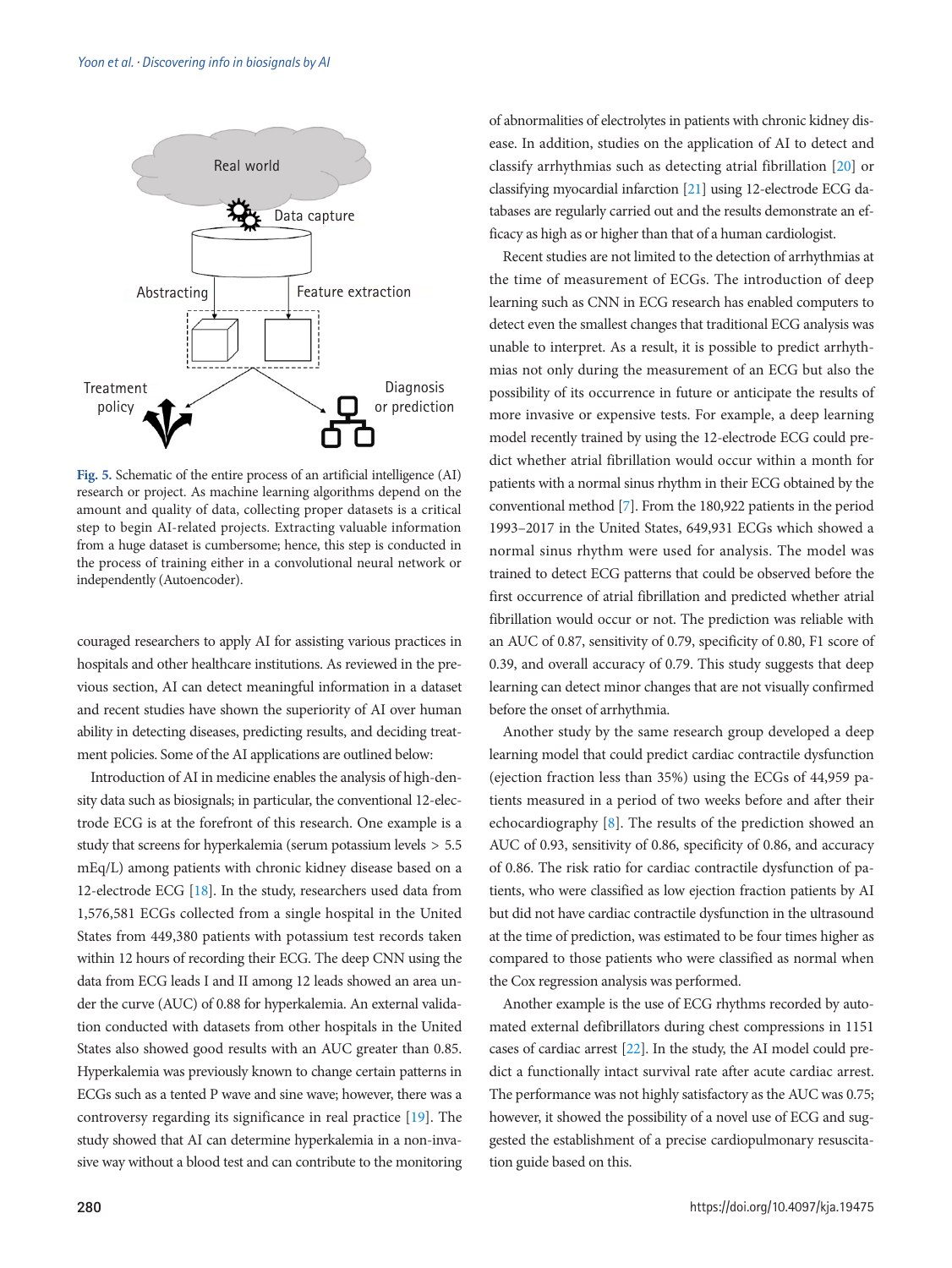Other types of biosignals were also used in studies related to AI. For example, in the analysis of frontal EEG measurements of 174 patients in ICU, a deep learning model could predict the level of consciousness (AUC of 0.70) and delirium with (AUC of 0.80). An EEG signal can be used for epileptic focus localization [\[23](#page-8-17)], emotion classification [\[24](#page-8-18)], and detection of psychotic disorders such as unipolar depression [\[25](#page-8-19)] with high reliability, if AI is adopted.

These developments can also be applied to patients outside a hospital, particularly the newly generated data observed on wearable devices that are supported by industry and are of considerable medical value. In a recent study, the deep learning model used 91,232 single lead ECGs of 53,549 patients to successfully categorize the raw input ECG signal into 12 different rhythms without any preprocessing [\[26](#page-8-20)]. The averaged AUC of 0.98 was superior to the average reading by board-certified practicing physicians.

Studies using non-medical devices such as smart watches or other commercial wearable devices are also actively underway. A study was conducted recently in the United States on 419,297 members with no history of atrial fibrillation who agreed to being monitored by a smartphone (Apple iPhone) app [[27\]](#page-8-21). The study showed that 84% of the notifications from the irregular pulse notification algorithm were concordant with atrial fibrillation.

In addition to ECG, wearable devices are also useful to monitor the level of activity of people. A study that analyzed data from 2354 prospective cohorts in the United States confirmed the relationship between activity and brain volume, indicating that mild exercise is associated with larger brain volume [\[28](#page-8-22)]. An additional one hour of mild exercise in a day can reduce the age of the brain by 1.1 years. Another study tracked the activity of 95 patients with multiple sclerosis with a commercial wearable device for one year [\[29](#page-8-23)] wherein the less active group showed a worsening of clinical prognosis.

The increase in the number of commercially available wearable devices is expected to contribute to the collection of large amounts of biosignals from the general population rather than patients alone. It will become a valuable source of data for developing an AI model for cost-effective screening in the pre-hospital stage. Further, it may increase patient compliance by allowing them to participate in their treatment.

## **Areas of applicability of AI**

## **Clinical decision support systems (CDSSs) and early warning system (EWS)**

CDSSs are computer systems designed to support the decision

of a clinician regarding individual patients. The primary purpose is to reduce errors by clinicians, such as prescribing drugs that may react adversely with those being ingested by patients or failing to conduct crucial tests. These traditional functions follow rule-based algorithms designed by medical experts. However, if AI is adopted in a CDSS, it can provide additional valuable information to increase the efficiency and quality of regular practice by predicting diverse clinical events such as mortality with reliable accuracy. Moreover, it can prove to be a novel digital biomarker that is valuable to make next-step decisions that the clinician might have missed.

The EWS is a similar system to aid the decision of the physician, though the focus is on the prompt notification of impending risk to ensure timely management to reduce the consequences of an adverse event. The algorithm used in current EWSs is based on simple rules; therefore, the accuracy is low and applicable area is limited. However, the ability of AI to extract valuable information not easily known to humans provides timely notification with greater accuracy and wider range of applicable areas.

These systems for supporting clinicians provide an opportunity to ensure high quality practice at low cost in advanced hospital care. However, they are based on existing medical records that are limited in detailed information compared to biosignal data. Applying AI to these systems based on biosignals can solve these problems as the number of hospitals that have systems for automatically recording continuous biosignals is increasing. The real-time biosignal recording systems will enable to fill the gap in information in regular medical records required for CDSSs or EWSs.

#### **Software as a medical device (SaMD)**

SaMD is software that can be used for medical purposes independent of a hardware medical device. Traditionally, software is a part of hardware; however, owing to advanced AI technology it is now a type of medical device supporting the clinician. AI models, such as diagnostic software for detecting diseases through radiologic images or ECGs, that can detect malignant nodules or cardiovascular disease are considered to be SaMDs. The US Food and Drug Administration (FDA) and Korea FDA have prepared the management and regulation of this software as a medical device [\[30](#page-8-4)[,31](#page-8-24)].

## **Available biosignal databases for AI studies**

AI application processes in the medical field based on biosignal data begin with the collection of large amounts of raw data (Fig. 5). Several previous studies have developed biosignal data collection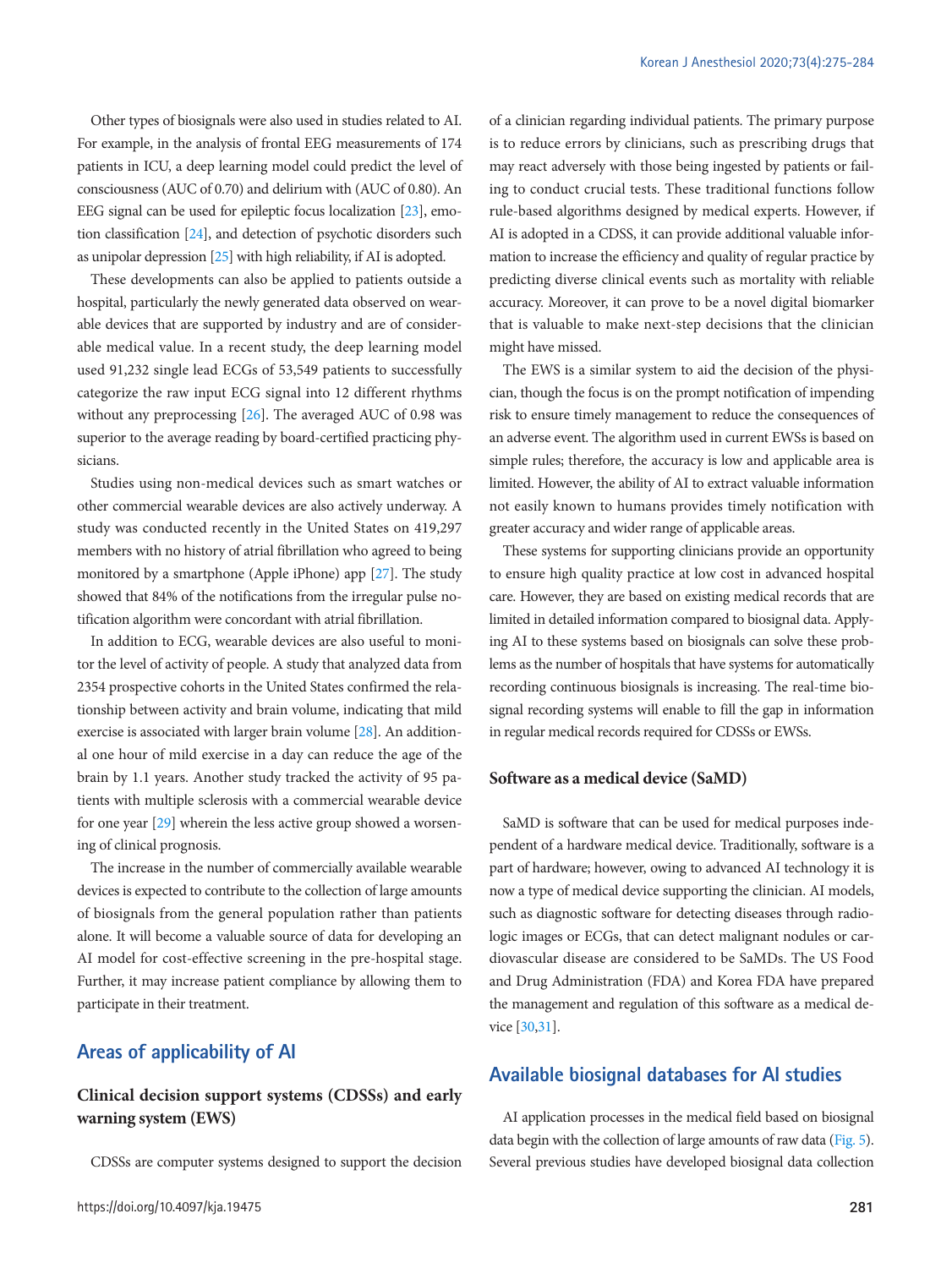systems in hospitals and some of these have made significant contributions to the field of biosignal data research as given below:

#### **Medical Information Mart for Intensive Care (MIMIC)**

MIMIC-III is a database collected from more than 40,000 patients in the ICU at Beth Israel Deaconess Medical Center in the United States from 2001 to 2012 [\[32](#page-9-0)]. It consists of demographics, biosignal measurements (including waveform data for some subsets), laboratory test results, procedures, drugs, caregiver notes, imaging reports, and mortality (in and out of the hospital). This large database is freely available worldwide and is the most popular database in biosignal research.

## **eICU database**

eICU database is one that includes data from 200,859 patients in 335 units of 208 hospitals in the United States from 2014 to 2015 [\[33](#page-9-1)]. It consists of biosignal measurements (vital signs but not waveforms), laboratory test results, drugs, acute physiology and chronic health evaluation (APACHE) components, care plan information, diagnostics, patient history, and treatment. It is publicly available and managed by the same research group as the MIMIC-III database.

#### **Ajou University Hospital Biosignal database**

The Ajou University Hospital Biosignal database contains data of patients who were in the ICUs or emergency rooms of the Ajou University Hospital in Korea since August 2016 [\[34](#page-9-2)]. Until November 2019, this large database consisted of more than 19,000 patients with all the biosignal waveform data and vital signs during the period of the patients' admission to discharge from the hospital. All the biosignal data were linked with the electronic medical record data. An automated system collected data from approximately 140 bedside patient monitors continuously. The database is not publicly available yet; however, data access is possible by conducting collaborative work with the research team.

## **VitalDB database**

VitalDB database is a biosignal database consisting of data from 6388 patients who underwent surgery in 10 operating rooms at Seoul National University Hospital from 2016 to 2019 [\[35\]](#page-9-3). It includes biosignal waveform data, vital signs during surgery, various clinical parameters related to surgery, and laboratory test results.

## **Conclusions**

The rapid advancement in AI technology presents an opportunity to increase the usefulness of biosignals. It can be used not only to increase the accuracy in detecting critically important events but also to predict events or suggest further treatment by extracting valuable hidden information in biosignals. AI based on biosignals is a powerful platform to support daily clinical practice in hospitals and healthcare in daily life.

# **Conflicts of Interest**

No potential conflict of interest relevant to this article was reported.

# **Author Contributions**

Dukyong Yoon (Conceptualization; Supervision; Visualization; Writing – original draft; Writing – review & editing) Jong-Hwan Jang (Writing – original draft) Byung Jin Choi (Writing – original draft) Tae Young Kim (Writing – original draft) Chang Ho Han (Writing – original draft)

# **ORCID**

Dukyong Yoon, https://orcid.org/0000-0003-1635-8376 Jong-Hwan Jang, https://orcid.org/0000-0003-3392-822X Byung Jin Choi, https://orcid.org/0000-0002-1445-5888 Tae Young Kim, https://orcid.org/0000-0002-2591-0129 Chang Ho Han, https://orcid.org/0000-0003-4121-5465

# **References**

- <span id="page-7-0"></span>1. [Zhou X, Ma Z, Zhang L, Zhou S, Wang J, Wang B, et al. Heart](https://doi.org/10.1016/j.jpsychores.2016.08.004)  [rate variability in the prediction of survival in patients with can](https://doi.org/10.1016/j.jpsychores.2016.08.004)[cer: a systematic review and meta-analysis. J Psychosom Res](https://doi.org/10.1016/j.jpsychores.2016.08.004)  [2016; 89: 20-5.](https://doi.org/10.1016/j.jpsychores.2016.08.004)
- <span id="page-7-1"></span>2. [Rajendra Acharya U, Paul Joseph K, Kannathal N, Lim CM, Suri](https://doi.org/10.1007/s11517-006-0119-0)  [JS. Heart rate variability: a review. Med Biol Eng Comput 2006;](https://doi.org/10.1007/s11517-006-0119-0)  [44: 1031-51.](https://doi.org/10.1007/s11517-006-0119-0)
- <span id="page-7-2"></span>3. Elming H, B[rendorp B, Kober L, Sahebzadah N, Torp-Petersen](https://doi.org/10.1023/A:1016345412555)  [C. QTc interval in the assessment of cardiac risk. Card Electro](https://doi.org/10.1023/A:1016345412555)[physiol Rev 2002; 6: 289-94.](https://doi.org/10.1023/A:1016345412555)
- <span id="page-7-3"></span>[4. Choi Y, Lim HS, Chung D, Choi JG, Yoon D. Risk evaluation of](https://doi.org/10.1155/2018/1574806)  [azithromycin-induced QT prolongation in real-world practice.](https://doi.org/10.1155/2018/1574806)  [Biomed Res Int 2018; 2018: 1574806](https://doi.org/10.1155/2018/1574806).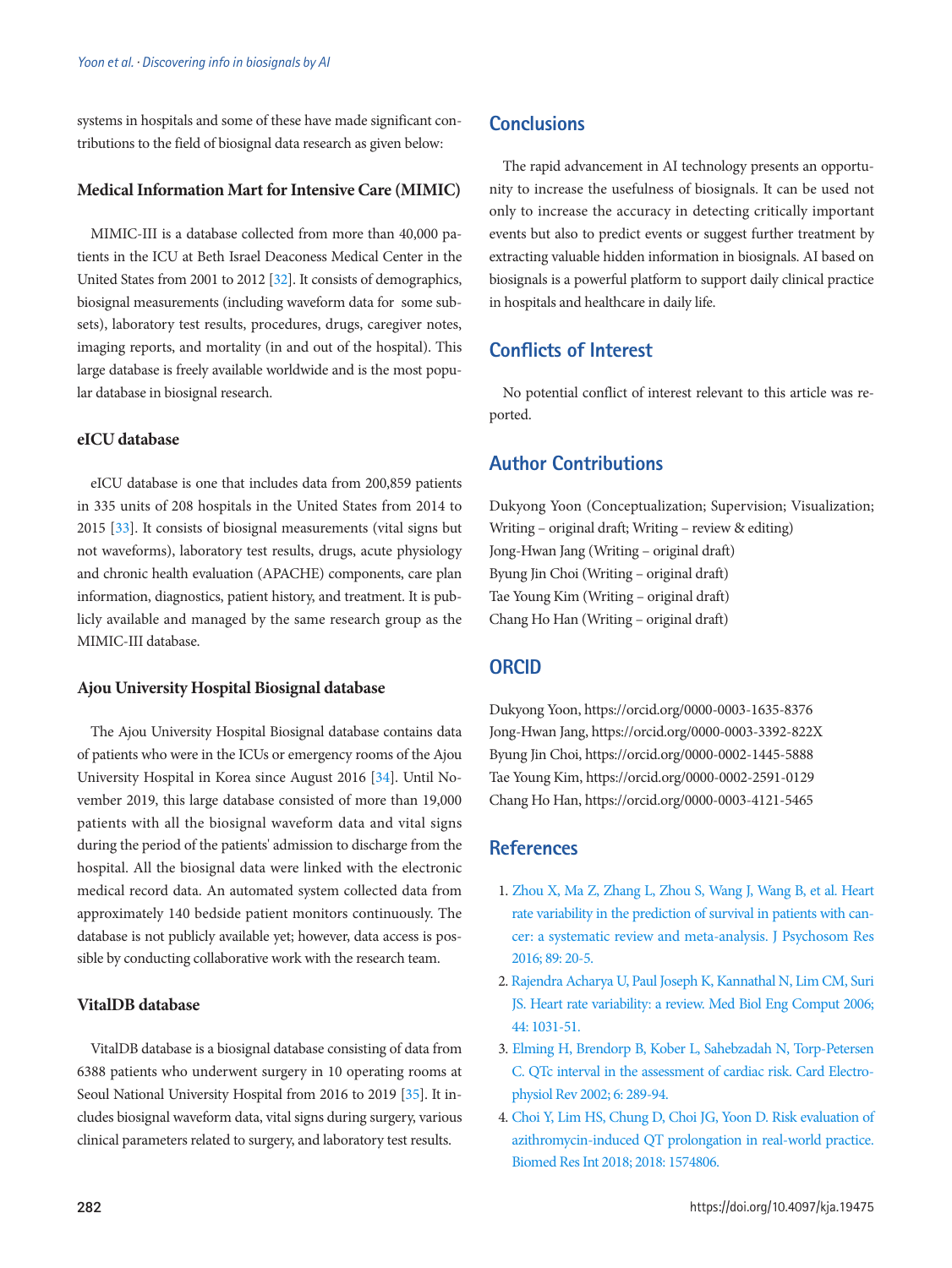- <span id="page-8-0"></span>5. Wi[lke RA, Lin DW, Roden DM, Watkins PB, Flockhart D, Zineh](https://doi.org/10.1038/nrd2423)  [I, et al. Identifying genetic risk factors for serious adverse drug](https://doi.org/10.1038/nrd2423)  [reactions: current progress and challenges. Nat Rev Drug Discov](https://doi.org/10.1038/nrd2423)  [2007; 6: 904-16.](https://doi.org/10.1038/nrd2423)
- <span id="page-8-1"></span>[6. Maheshwari A, Norby FL, Roetker NS, Soliman EZ, Koene RJ,](https://doi.org/10.1161/CIRCULATIONAHA.118.035411)  [Rooney MR, et al. Refining prediction of atrial fibrillation-relat](https://doi.org/10.1161/CIRCULATIONAHA.118.035411)[ed stroke using the P2-CHA2DS2-VASc score. Circulation 2019;](https://doi.org/10.1161/CIRCULATIONAHA.118.035411)  [139: 180-91](https://doi.org/10.1161/CIRCULATIONAHA.118.035411).
- 7. [Attia ZI, Noseworthy PA, Lopez-Jimenez F, Asirvatham SJ,](https://doi.org/10.1016/S0140-6736(19)31721-0)  [Deshmukh AJ, Gersh BJ, et al. An artificial intelligence-enabled](https://doi.org/10.1016/S0140-6736(19)31721-0)  [ECG algorithm for the identification of patients with atrial fibril](https://doi.org/10.1016/S0140-6736(19)31721-0)[lation during sinus rhythm: a retrospective analysis of](https://doi.org/10.1016/S0140-6736(19)31721-0) outcome prediction. Lancet 2019; 394: 861-7.
- <span id="page-8-6"></span>8. Attia ZI, Kapa S, Lop[ez-Jimenez F, McKie PM, Ladewig DJ, Sat](https://doi.org/10.1038/s41591-018-0240-2)[am G, et al. Screening for cardiac contractile dysfunction using](https://doi.org/10.1038/s41591-018-0240-2)  [an artificial intelligence-enabled electrocardiogram. Nat Med](https://doi.org/10.1038/s41591-018-0240-2)  [2019; 25: 70-4.](https://doi.org/10.1038/s41591-018-0240-2)
- <span id="page-8-2"></span>[9. van Putten M, Olbrich S, Arns M. Predicting sex from brain](https://doi.org/10.1038/s41598-018-21495-7)  [rhythms with deep learning. Sci Rep 2018; 8: 3069.](https://doi.org/10.1038/s41598-018-21495-7)
- <span id="page-8-3"></span>1[0. Rashkov G, Bobe A, Fastovets D, Komarova M. Natural image](https://doi.org/10.1101/787101)  [reconstruction from brain waves: a novel visual BCI system with](https://doi.org/10.1101/787101)  [native feedback. bioRxiv 2019; 787101](https://doi.org/10.1101/787101).
- <span id="page-8-5"></span>1[1. Selvaraju RR, Cogswell M, Das A, Vedantam R, Parikh D, Batra](https://doi.org/10.1109/ICCV.2017.74)  [D, et al. Visual explanations from deep networks via gradi](https://doi.org/10.1109/ICCV.2017.74)[ent-based localization. arXiv e-prints 2016. Available from](https://doi.org/10.1109/ICCV.2017.74)  [https://ui.adsabs.harvard.edu/abs/2016arXiv161002391S.](https://doi.org/10.1109/ICCV.2017.74)
- 12. [Rawat W, Wang Z. Deep convolutional neural networks for im](https://doi.org/10.1162/neco_a_00990)[age classification: a comprehensive review. Neural Comput 2017;](https://doi.org/10.1162/neco_a_00990)  [29: 2352-449.](https://doi.org/10.1162/neco_a_00990)
- <span id="page-8-7"></span>1[3. Hochreiter S, Schmidhuber J. Long short-term memory. Neural](https://doi.org/10.1162/neco.1997.9.8.1735)  [Comput 1997; 9: 1735-80.](https://doi.org/10.1162/neco.1997.9.8.1735)
- <span id="page-8-8"></span>14. Chung J, Gulcehre C, Cho K, Bengio Y. Empirical evaluation of gated recurrent neural networks on sequence modeling. arXiv e-prints 2014. Available from https://ui.adsabs.harvard.edu/ abs/2014arXiv1412.3555C.
- <span id="page-8-9"></span>15. Bahdanau D, Cho K, Bengio Y. Neural machine translation by jointly learning to align and translate. arXiv e-prints 2014. Available from https://arxiv.org/abs/1409.0473
- <span id="page-8-10"></span>1[6. Liu J, Gong X. Attention mechanism enhanced LSTM with resid](https://doi.org/10.1186/s12859-019-3199-1)[ual architecture and its application for protein-protein interac](https://doi.org/10.1186/s12859-019-3199-1)[tion residue pairs prediction. BMC Bioinformatics 2019; 20: 609.](https://doi.org/10.1186/s12859-019-3199-1)
- <span id="page-8-11"></span>1[7. Munkhdalai T, Liu F, Yu H. Clinical relation extraction toward](https://doi.org/10.2196/publichealth.9361)  [drug safety surveillance using electronic health record narratives:](https://doi.org/10.2196/publichealth.9361)  [classical learning versus deep learning. JMIR Public Health Sur](https://doi.org/10.2196/publichealth.9361)[veill 2018; 4: e29.](https://doi.org/10.2196/publichealth.9361)
- <span id="page-8-12"></span>1[8. Galloway CD, Valys AV, Shreibati JB, Treiman DL, Petterson FL,](https://doi.org/10.1001/jamacardio.2019.0640)  [Gundotra VP, et al. Development and validation of a deep-learn-](https://doi.org/10.1001/jamacardio.2019.0640)

[ing model to screen for hyperkalemia from the electrocardio](https://doi.org/10.1001/jamacardio.2019.0640)[gram. JAMA Cardiol 2019; 4: 428-36.](https://doi.org/10.1001/jamacardio.2019.0640)

- <span id="page-8-13"></span>1[9. Yoon D, Lim HS, Jeong JC, Kim TY, Choi JG, Jang JH, et al.](https://doi.org/10.1155/2018/3054316)  [Quantitative evaluation of the relationship between T-wave](https://doi.org/10.1155/2018/3054316)[based features and serum potassium level in real-world clinical](https://doi.org/10.1155/2018/3054316)  [practice. Biomed Res Int 2018; 2018: 3054316.](https://doi.org/10.1155/2018/3054316)
- <span id="page-8-14"></span>20[. Xia Y, Wulan N, Wang K, Zhang H. Detecting atrial fibrillation](https://doi.org/10.1016/j.compbiomed.2017.12.007)  [by deep convolutional neural networks. Comput Biol Med 2018;](https://doi.org/10.1016/j.compbiomed.2017.12.007)  [93: 84-92.](https://doi.org/10.1016/j.compbiomed.2017.12.007)
- <span id="page-8-15"></span>21[. Baloglu UB, Talo M, Yildirim O, Tan RS, Acharya UR. Classifica](https://doi.org/10.1016/j.patrec.2019.02.016)[tion of myocardial infarction with multi-lead ECG signals and](https://doi.org/10.1016/j.patrec.2019.02.016)  [deep CNN. Pattern Recognit Lett 2019; 122: 23-30.](https://doi.org/10.1016/j.patrec.2019.02.016)
- <span id="page-8-16"></span>22[. Coult J, Blackwood J, Sherman L, Rea TD, Kudenchuk PJ, Kwok](https://doi.org/10.1161/CIRCEP.118.006924)  [H. Ventricular fibrillation waveform analysis during chest com](https://doi.org/10.1161/CIRCEP.118.006924)[pressions to predict survival from cardiac arrest. Circ Arrhythm](https://doi.org/10.1161/CIRCEP.118.006924)  [Electrophysiol 2019; 12: e006924.](https://doi.org/10.1161/CIRCEP.118.006924)
- <span id="page-8-17"></span>23[. Daoud H, Bayoumi M. Deep learning approach for epileptic fo](https://doi.org/10.1109/TBCAS.2019.2957087)[cus localization. IEEE Trans Biomed Circuits Syst 2019;In press.](https://doi.org/10.1109/TBCAS.2019.2957087)
- <span id="page-8-18"></span>2[4. Zeng H, Wu Z, Zhang J, Yang C, Zhang H, Dai G, et al. EEG](https://doi.org/10.3390/brainsci9110326)  [emotion classification using an improved SincNet-based deep](https://doi.org/10.3390/brainsci9110326)  [learning model. Brain Sci 2019; 9: E326](https://doi.org/10.3390/brainsci9110326).
- <span id="page-8-19"></span>2[5. Mumtaz W, Qayyum A. A deep learning framework for auto](https://doi.org/10.1016/j.ijmedinf.2019.103983)[matic diagnosis of unipolar depression. Int J Med Inform 2019;](https://doi.org/10.1016/j.ijmedinf.2019.103983)  [132: 103983.](https://doi.org/10.1016/j.ijmedinf.2019.103983)
- <span id="page-8-20"></span>26[. Hannun AY, Rajpurkar P, Haghpanahi M, Tison GH, Bourn C,](https://doi.org/10.1038/s41591-018-0268-3)  [Turakhia MP, et al. Cardiologist-level arrhythmia detection and](https://doi.org/10.1038/s41591-018-0268-3)  [classification in ambulatory electrocardiograms using a deep](https://doi.org/10.1038/s41591-018-0268-3)  [neural network. Nat Med 2019; 25: 65-9](https://doi.org/10.1038/s41591-018-0268-3).
- <span id="page-8-21"></span>27[. Perez MV, Mahaffey KW, Hedlin H, Rumsfeld JS, Garcia A, Fer](https://doi.org/10.1056/NEJMoa1901183)[ris T, et al. Large-scale assessment of a smartwatch to identify](https://doi.org/10.1056/NEJMoa1901183)  [atrial fibrillation. N Engl J Med 2019; 381: 1909-17](https://doi.org/10.1056/NEJMoa1901183).
- <span id="page-8-22"></span>2[8. Spartano NL, Davis-Plourde KL, Himali JJ, Andersson C, Pase](https://doi.org/10.1001/jamanetworkopen.2019.2745)  [MP, Maillard P, et al. Association of accelerometer-measured](https://doi.org/10.1001/jamanetworkopen.2019.2745)  [light-intensity physical activity with brain volume: the framing](https://doi.org/10.1001/jamanetworkopen.2019.2745)[ham heart study. JAMA Netw Open 2019; 2: e192745.](https://doi.org/10.1001/jamanetworkopen.2019.2745)
- <span id="page-8-23"></span>29[. Block VJ, Bove R, Zhao C, Garcha P, Graves J, Romeo AR, et al.](https://doi.org/10.1001/jamanetworkopen.2019.0570)  [Association of continuous assessment of step count by remote](https://doi.org/10.1001/jamanetworkopen.2019.0570)  [monitoring with disability progression among adults with multi](https://doi.org/10.1001/jamanetworkopen.2019.0570)[ple sclerosis. JAMA Netw Open 2019; 2](https://doi.org/10.1001/jamanetworkopen.2019.0570): e190570.
- <span id="page-8-4"></span>30. Medical device software licensing guidelines. Secondary medical device software licensing guidelines. Available from http:[//www.](http://www.nifds.go.kr/brd/m_15/view.do?seq=12438&srchFr=&srchTo=&srchWord=&srchTp=&itm_seq_1=0&itm_seq_2=0&multi_itm_seq=0&company_cd=&comp any_nm=&page=4) [nifds.go.kr/brd/m\\_15/view.do?](http://www.nifds.go.kr/brd/m_15/view.do?seq=12438&srchFr=&srchTo=&srchWord=&srchTp=&itm_seq_1=0&itm_seq_2=0&multi_itm_seq=0&company_cd=&comp any_nm=&page=4)seq = 12438&srchFr = &srch- $To = 8$ srchWord =  $8$ srchTp =  $8$ itm\_seq\_1 = 0 $8$ itm\_seq\_2 = 0 $8$ multi\_itm\_seq=0&company\_cd=&comp any\_nm= &page= 4.
- <span id="page-8-24"></span>31. [Artificial intelligence and machine learning in software as a med](https://www.fda.gov/medical-devices/software-medical-device-samd/artificial-intelligence-and-machine-learning-software-medical-device)[ical device. Secondary artificial intelligence and machine learn](https://www.fda.gov/medical-devices/software-medical-device-samd/artificial-intelligence-and-machine-learning-software-medical-device)[ing in software as a medical device. Available from https://www.](https://www.fda.gov/medical-devices/software-medical-device-samd/artificial-intelligence-and-machine-learning-software-medical-device)